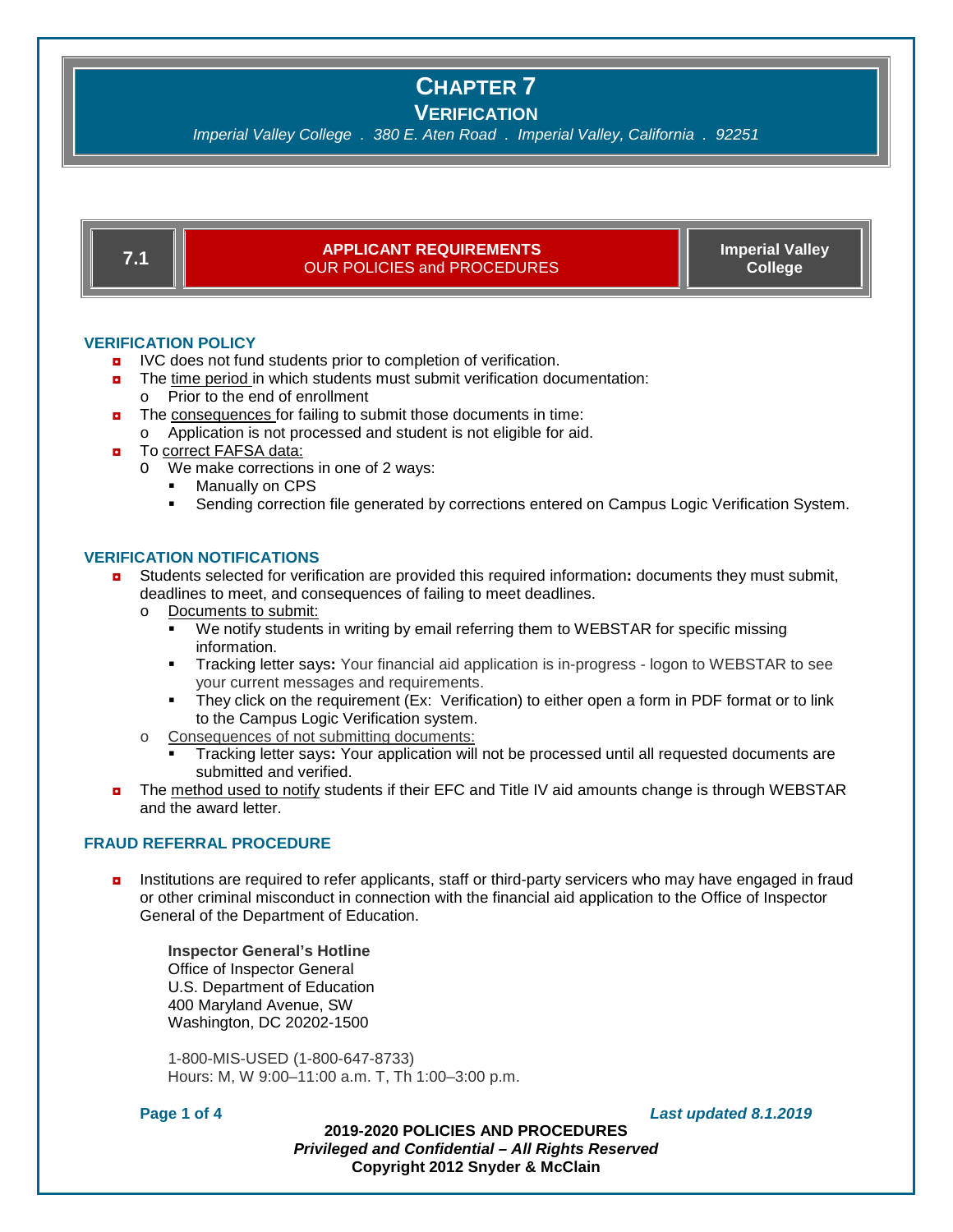**VERIFICATION**

*Imperial Valley College . 380 E. Aten Road . Imperial Valley, California . 92251*

| - 7 | <b>SELECTION OF APPLICANTS</b>     | <b>Imperial Valley</b> |
|-----|------------------------------------|------------------------|
|     | <b>OUR POLICIES and PROCEDURES</b> | College                |

## **SELECTION**

- **n** The College performs verification on all students originally selected by the CPS.
- In certain cases, students not selected for verification may be selected by the institution for verification. This may include students requesting professional judgment consideration or who have provided conflicting information. Financial Aid Specialists may choose to verify selected data elements.

## **VERIFICATION PROCESS STEPS**

- **D** Verification will begin at the time of application.
- Verification documents are requested as part of the application process. Students are informed of documents required through WEBSTAR.
- **a** An application that is incomplete by the end of the award year will be canceled whether or not it has been selected for verification.
- ◘ If a correction is required because of verification, the correction will be done electronically through CPS Online or sent via correction file generated by Campus Logic Verification System.
- ◘ If students have been selected for verification by the Department of Education (or the Student Aid Commission in the case of a Dream Act Application) additional documentation may be required.
	- o The documentation which is required will depend on the student's verification tracking group as determined by the Department of Education (or California Student Aid Commission).
- **n** Imperial Valley College may also select students for Verification if there are ISIR comment codes which indicate a potential conflict in verifiable date elements or other conflicting information exists.
- **D** Students selected for verification tracking groups 4 or 5 will require verification of identity. o Only IVC Financial Aid Office staff members are allowed to verify identity for this purpose.
- The College will recalculate eligibility for all students if verification reveals that an error has been made. If the recalculation was a result of changes to the income, tax filing status, asset information and/or household size or number in college, the ISIR will be sent back to the Central Processing System (CPS) for correction - even if there was no change in the EFC.
	- $\circ$  Aid will not be awarded until a corrected EFC is returned from CPS.<br> $\circ$  We will use the recalculated EFC from Banner for campus based aid
	- We will use the recalculated EFC from Banner for campus based aid eligibility determination.
- **D** Students are notified of any change in EFC or award through WEBSTAR and the award letter.
- Imperial Valley College Financial Aid staff is not expected to have special knowledge or expertise regarding the U.S. tax code. However, if someone whose data was required on the FAFSA submits a

**Page 2 of 4** *Last updated 8.1.2019*

**2019-2020 POLICIES AND PROCEDURES** *Privileged and Confidential – All Rights Reserved* **Copyright 2012 Snyder & McClain**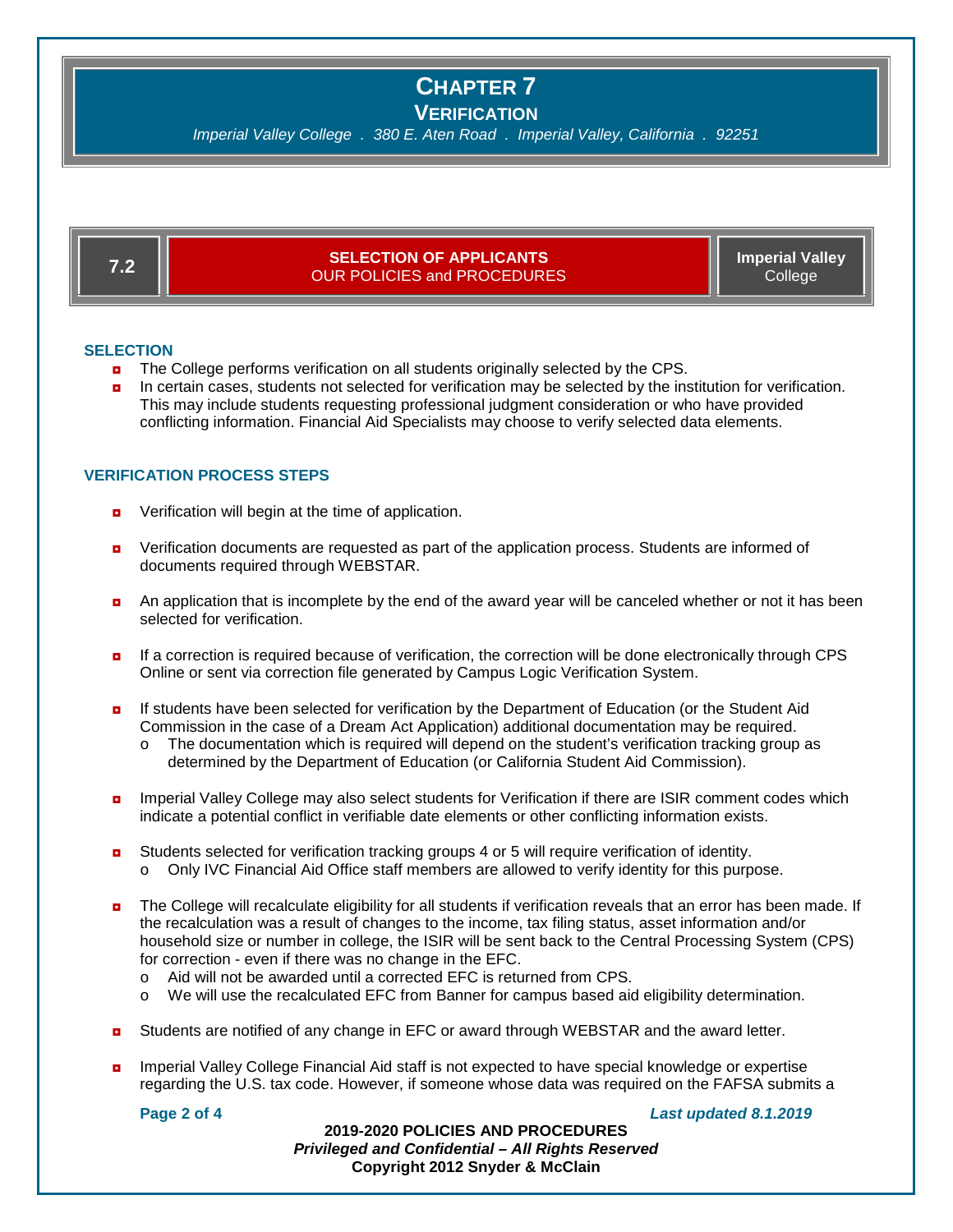**VERIFICATION**

*Imperial Valley College . 380 E. Aten Road . Imperial Valley, California . 92251*

signed statement claiming non-filer status and the Specialist has reason to believe that person would have been required to file a U.S. tax return, this constitutes conflicting information and must be resolved.

| 7.3 | <b>ACCEPTABLE DOCUMENTATION AND FORMS</b><br><b>OUR POLICIES and PROCEDURES</b> | <b>Imperial Valley</b><br>College <sup>1</sup> |
|-----|---------------------------------------------------------------------------------|------------------------------------------------|
|-----|---------------------------------------------------------------------------------|------------------------------------------------|

#### **IRS TAX RETURNS**

◘ If the student or spouse or parent is required to file an Income Tax Return, per IRS requirements; we will not disburse financial aid until a tax requirement is completed and reviewed.

## **REQUIRED DOCUMENTATION**

◘ We request all documentation required for verification groups V1, V3, V4, and V5 as specified in **[34](http://www.ecfr.gov/cgi-bin/text-idx?SID=a746929c55d7abc0f8369a15fb736f3d&mc=true&node=se34.3.668_156&rgn=div8)  [CFR Part 668.56](http://www.ecfr.gov/cgi-bin/text-idx?SID=a746929c55d7abc0f8369a15fb736f3d&mc=true&node=se34.3.668_156&rgn=div8)** for parents of dependent students, dependent students themselves and independent students that have been identified by Federal processor or through our Institution verification selection process.

#### **VERIFICATION STATEMENTS AND WORKSHEETS**

**D** We use Department of Ed's suggested verification text (with minor modification) for all verification groups.

## **TO VERIFY ADJUSTED GROSS INCOME**

- We require tax filers to submit either the on line FAFSA IRS Data Retrieval Tool (when available) or to submit a copy of an official IRS Tax Return Transcript and W-2s as directed by the Department of Education.
- ◘ For non-filers, a W-2 form and 1099 (if applicable) is requested. When income is above amount required to file, students and/or parents will be asked to obtain confirmation of non-filing from the IRS.
- **Por divorced, separated, or widowed parents or students who filed a joint tax return, a copy of the joint** official IRS Tax Return Transcript and all W-2 statements or statements of earnings from the employers to identify custodial parent information must be submitted.
	- o For income other than earned income already documented by W-2 or 1099, Specialists will divide evenly between custodial and non-custodial parent. The percentage of taxes paid is calculated as the same percentage of income contributed by the parent to the combined income, if appropriate. FAO may calculate at lower rate if custodial parent income is significantly less than non-custodial.

#### **TO VERIFY INCOME TAXES PAID**

- ◘ We use the figure transferred by IRS DRT (when available) or from the appropriate line of the IRS Tax Return Transcript.
- **D** If married filing separately, income tax paid is combination of tax paid from each transcript.

## **TO VERIFY CHILD SUPPORT**

- **D** We review information provided on the Verification Worksheet signed statement giving the annual amount of the support, the names of those who paid it and whom it was paid to, and names of children it was paid for
- **D** If information is unclear, clarification will be requested from the student, or in the case of a dependent student, from the custodial parent, via written statement.

## **Page 3 of 4** *Last updated 8.1.2019*

**2019-2020 POLICIES AND PROCEDURES** *Privileged and Confidential – All Rights Reserved* **Copyright 2012 Snyder & McClain**